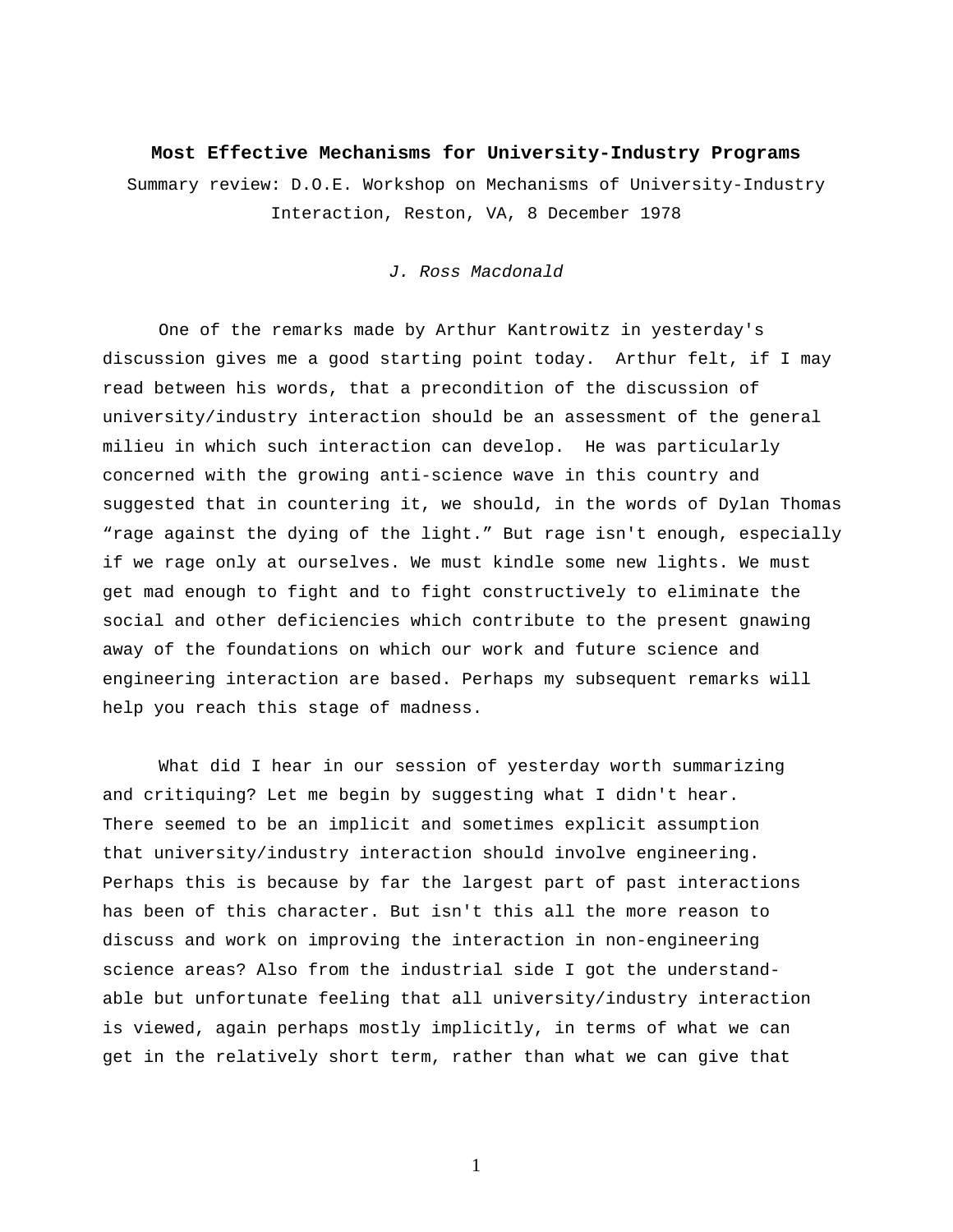will bear fruit in the longer term future. To change the metaphor slightly, has "bread cast on the water" gone out of fashion in our modern age?

As one who spent 21 years in an industrial R&D lab, two years in a government lab, and only the most recent four in academia, let me hasten to assure you that many faults exist on the academic side as well. Perhaps I'm in a good position to cast a stone at both your houses. Here's one for academia. Very recently Harrison Shull made some pleas for industry to better realize what a wonderful resource they have in people who receive their PhDs as a general purpose problem solvers par excellence. Apparently in his view, industry just realized this, but the PhD employment problem conflicts with this theory. While there is considerable truth in his assertions, his essay exemplifies a wholly one-sided view; his marketing is myopic. He is saying we have a great product, just realize that and you'l1 be sure to want to buy. But nowhere does he even imply that the customer, primarily industry, has a worthwhile and valid point of view as well, and can contribute usefully to help define, and even to some extent help to produce, products more germane to the customers needs. The idea seems to be, "Hey, look what we've got...," not, "Hey, come help us produce something even better." I will return to this general point a bit later.

Well, what did we hear yesterday? We heard some entertaining talks but was there rea11y much in them that wouldn't have been just as appropriate 20 years or so ago, or much that most of us didn't already know, at least in general outline? There was a lot of popular and even necessary buzz words like champion, strategy, incentives, accountability, excellence, commitment, and so on. But there was damn 1ittle of the complement of motherhood--the fathering of new ideas.

We've been a batch of people here talking to ourselves, reiterating old truths and methods. At times yesterday, in spite of some excellent talks, I was tempted to call on T.S. Eliot and begin rolling up my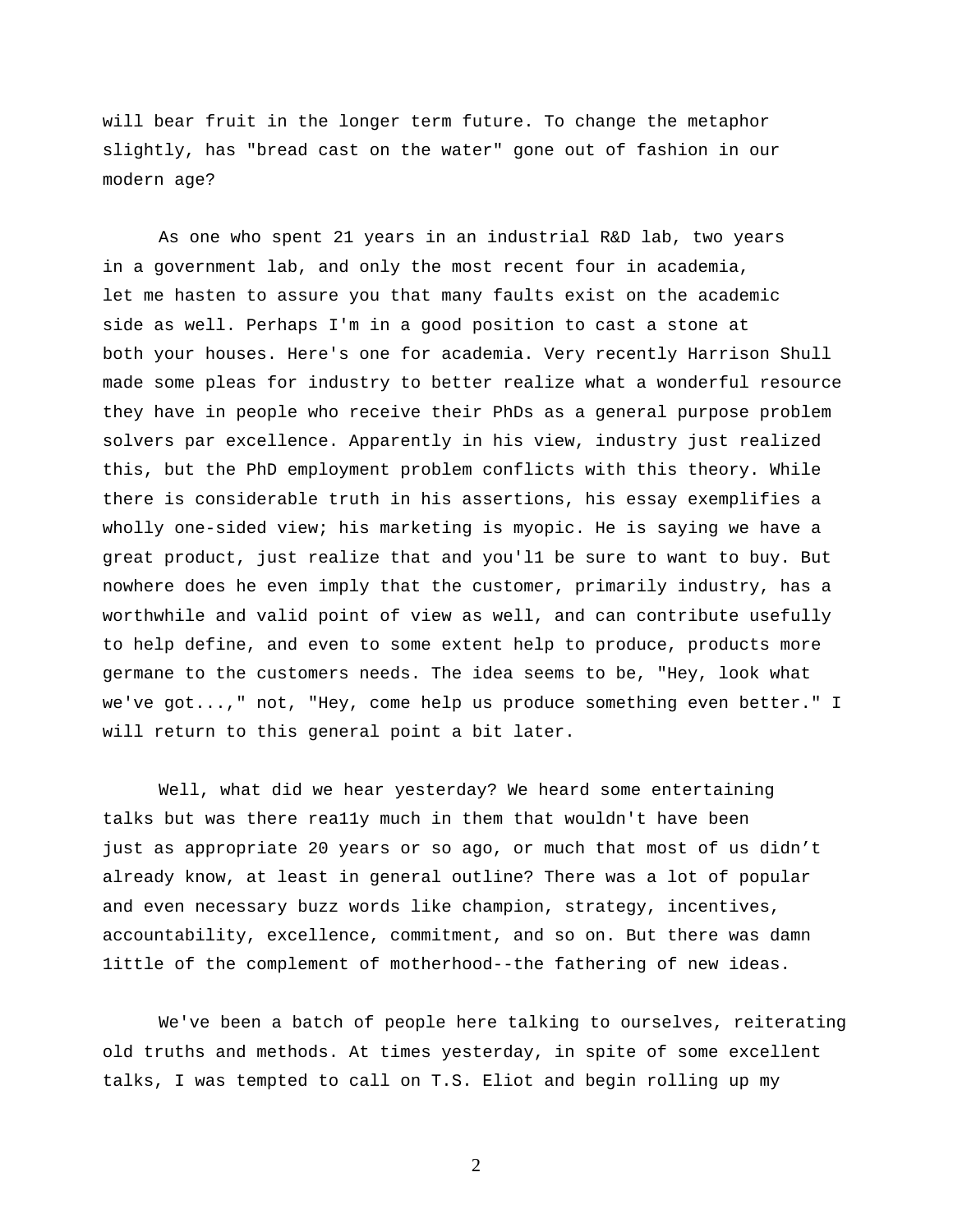trouser cuffs. Don't you think even our seating arrangement is indicative--a closed circle? We need to open up, open the circle and open new doors. Unless we go away from this workshop changed at least to some degree by it, and resolved to change some aspects of the outside world with these interactions, we will have wasted our time, as well as the tax money that supports the meeting. The report of this workshop should include some important recommendations for action, such as Rustum Roy's dollar matching proposal, tax incentives to further encourage university/industry cooperation, and so on. We should all feel some commitment to ensure that the recommendations of the report get translated into useful actions and that the report doesn't just gather dust on a shelf.

By the way, I heard more about various government-supported programs to help university/industry interaction in Frank Press's short talk last night than I did in our whole first session yesterday. But we did hear a good deal about basic and applied research yesterday. And now I'd like to try to shed some light on one aspect of university/industry interaction in a research area which didn't get entirely covered yesterday.

Academia and industry interact in only one way--by the interaction of the people in these areas and endeavors. Let us subdivide the people category into two parts because interaction takes place in two primary ways: First by the permanent flow of trained people from one area to the other, with the dominant flow from academia to industry. Second is the flow of the high leaders in both directions, with the people themselves maintaining their own primary bases.

The training of people for industry could be improved if the trainers and the professors in academia were both more aware of the specific needs of industry; and most important, even if their awareness were raised adequately, they were willing to modify their teaching to make the overall training of their students more pertinent. This willingness, which may entail considerable work, is not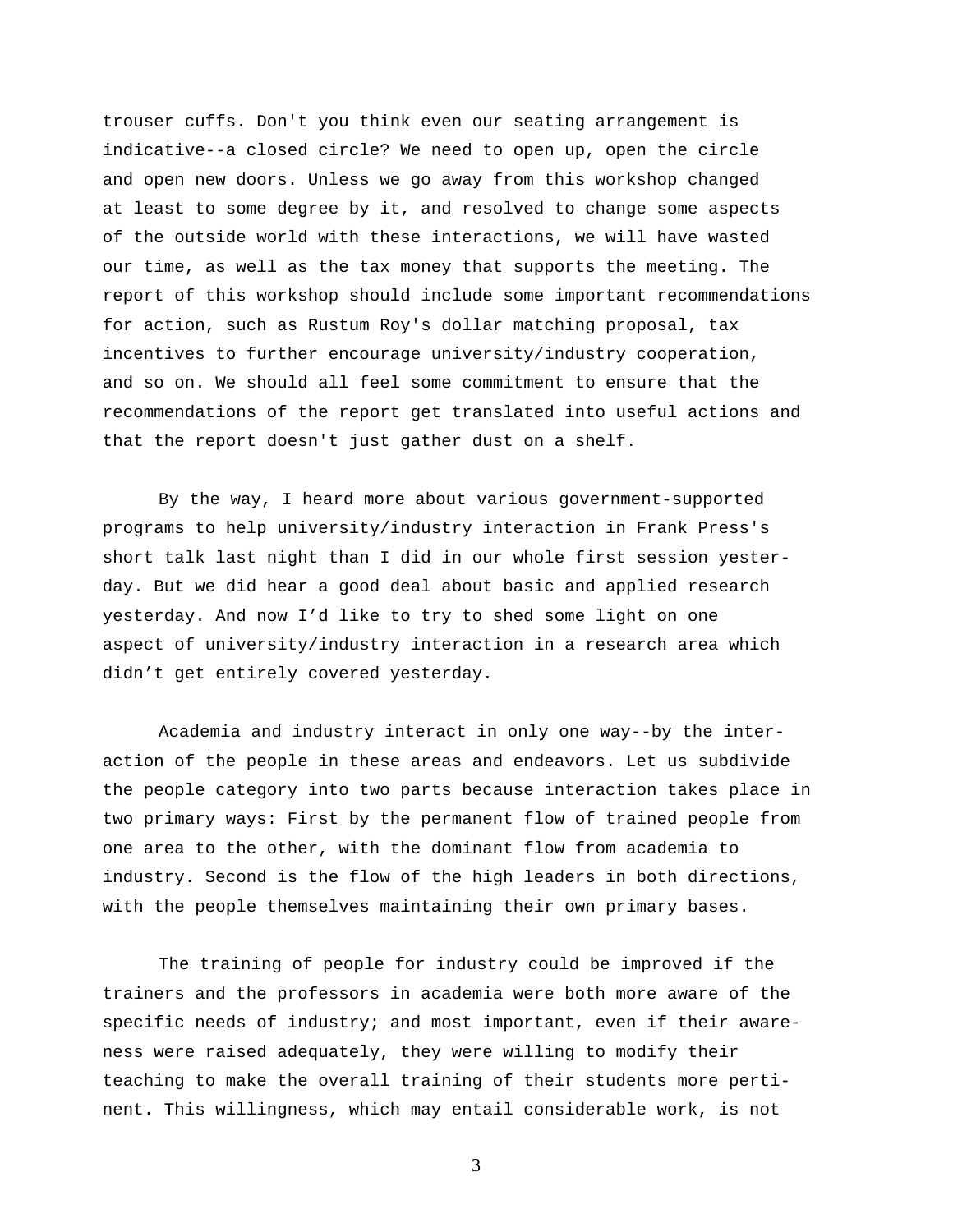always forthcoming. In addition, since industry is a primary source of jobs for the people product of academia, it behooves professors to cease, consciously or unconsciously, downplaying the possibility of a first-rate career in industry as compared to one in academia. In my own field of physics, about half of the new PhDs produced each year don't get jobs in physics at all. Of the other ha1f, about half of these go into industry. The remaining get jobs in academia. Roughly a quarter of these (about  $1/16^{th}$  of the original group) get tenure at the university level, the area where much, if not most of PhD training seems to be increasingly needed.

These figures alone suggest that training changes are in order. We've heard about some programs which allow some professors to work temporarily in industry, and it can all be valuable. But if there is no subsequent change in the professor's teaching, the programs have not lived up to their full potential. It appears in many instances that there needs to be a follow-up program as well, perhaps one that would give professors some release time on their return to academia, during which they would modify some of their current courses, or perhaps develop one or two new ones. The government has a stake in such modification and upgrading and could profitably help financially. But industry's stake is crucial in the long run, and new initiatives should be developed to allow industry to play an important role, both financially and non-financially, in the process.

For simplicity, let us restrict the other part of the interaction, the idea flow, to the areas of research and development. Before considering how this interaction could be improved, it might be well to ask what we are talking about? What are industry and academia labs doing in the R&D area? Shou1d their R&D be essentially the same? I think not. University research should be mostly long term, exploratory and basic, with a small quota of applied work in the realm of applied problems. Most government labs have, or should have, a definite mission, except those like FermiLab and parts of NBS where very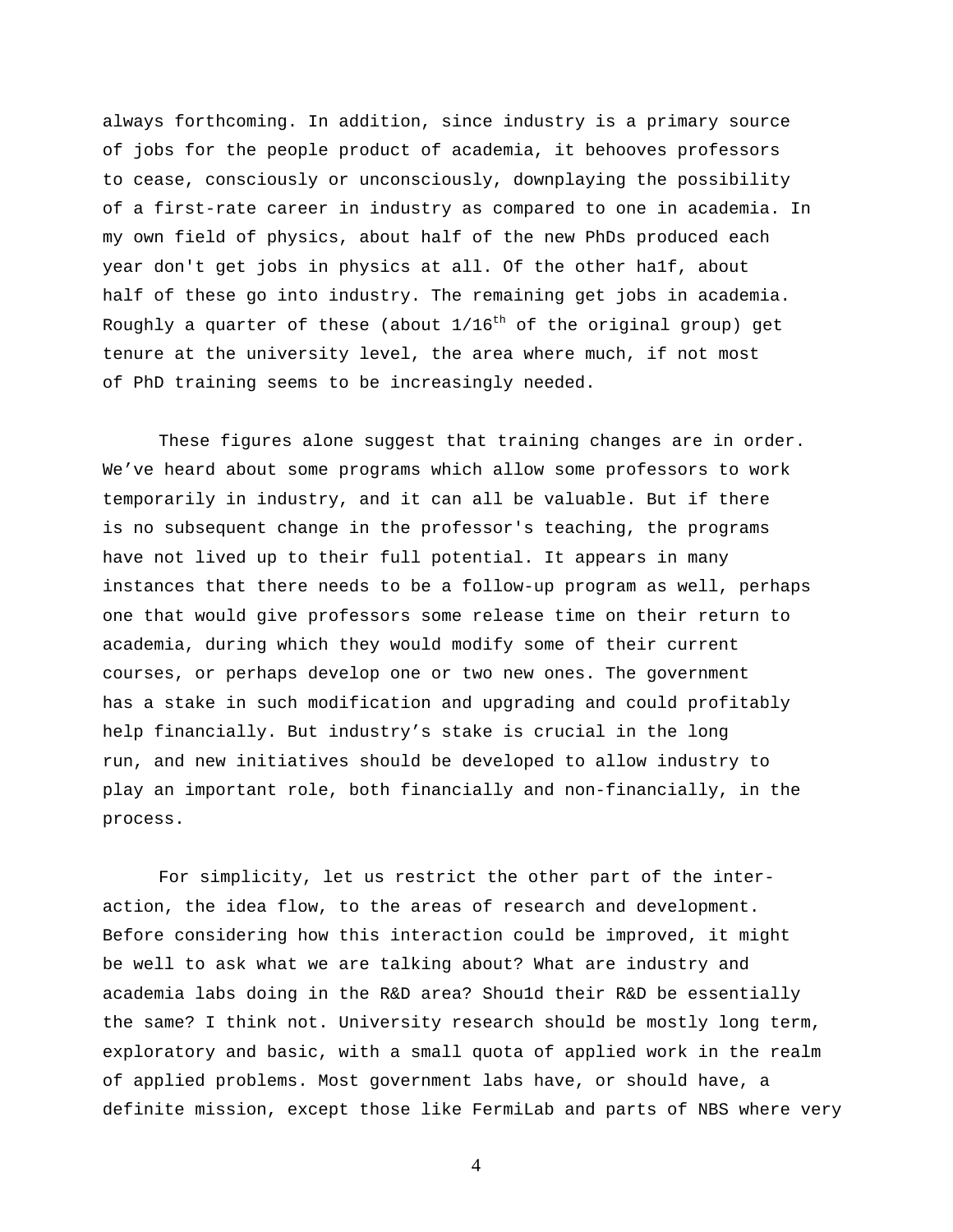basic research work is in order. But they should primarily carry out medium-term applied research, some development, and only a small amount of undirected, exploratory basic research.

Finally, while we might feel it would be nice if industry carried out more basic research, only a very few top labs, often associated with very large quasi-monopolistic companies, do support much basic research--most industrial work instead being short-term applied research. With less basic research done in industry than in the past, and with more or most government labs being mission-oriented, it appears that most basic research must be done in academia. But basic research support in universities is in trouble, only partly because of galloping inflation.

Most basic research in academia has been done in the past by professors and graduate students. But with the current scarcity of jobs in many areas of science that have contributed greatly to basic research advances in the past, the number of graduate students is itself dropping. Thus, in the absence of any university growth, and in the absence of increasing post-doc research associates, the actual number of people in the universities doing basic research is probably slowly dropping. Since industry, and the country as a who1e, depend crucially in the long run on an adequate amount of basic research that will eventually lead to innovation and new products that can help the balance of trade and general living standards, it seems imperative that this weakness be addressed and ameliorated.

Thus it appears that even more jobs outside the universities need to be created so that the graduate student population can be increased, or perhaps more realistically in the medium and short run, new ways need to be evolved for providing the support for the people who work with professors on basic research in universities, without increasing the number of graduate students and thus producing more people who may not be able to remain in science. Here industry could help. One possibility would be for each industrial company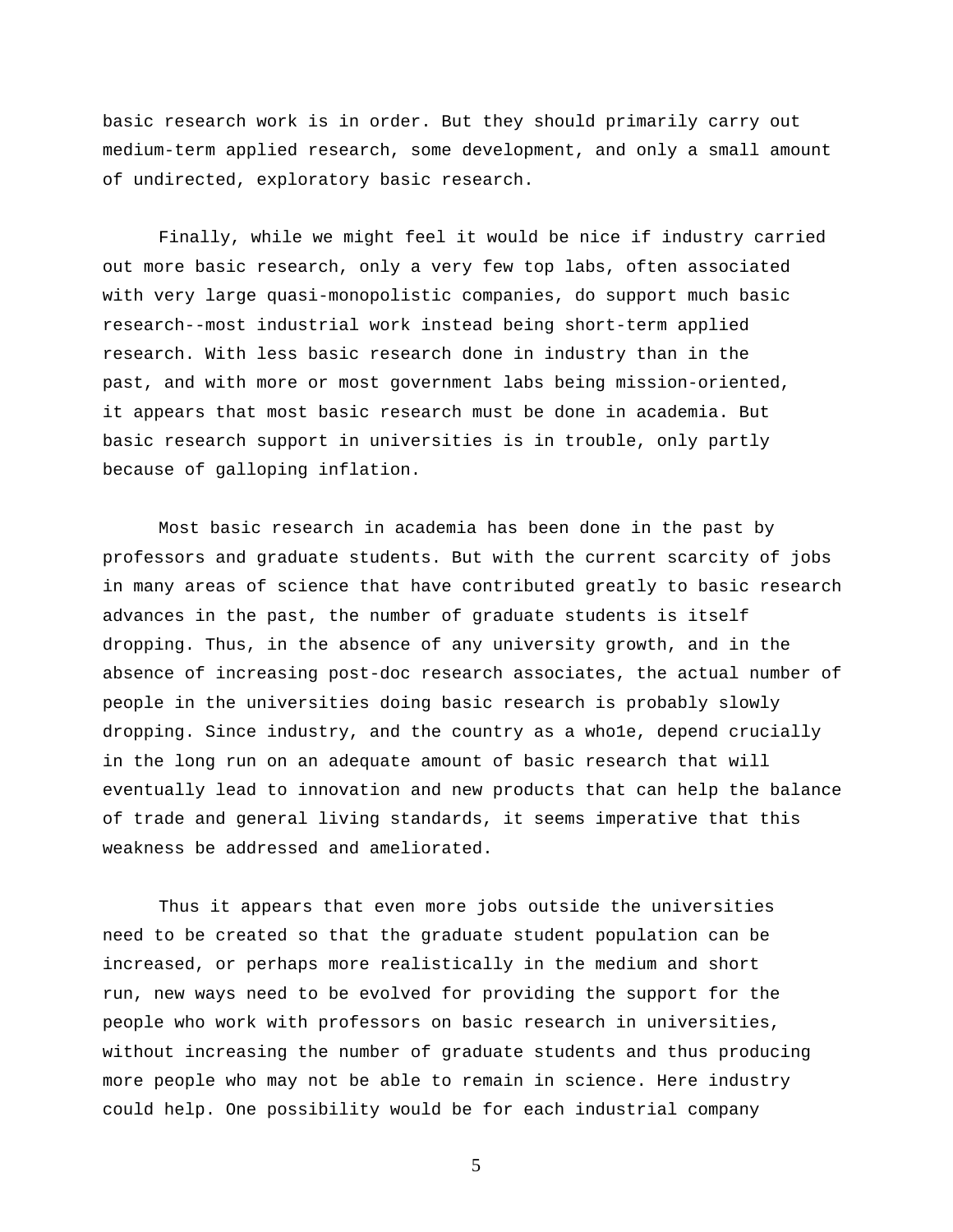that depends appreciably on the output of academia to support several people at the MS and PhD levels doing non-degree basic research in academia.

There should be a commitment to share the results of the research, but no necessary commitment for industry to hire such people. If the university basic research were generally relevant to the company's area of R&D, however, these people would have had several years of university basic research experience and could be very valuable in the more applied R&D at the company itself.

Again the interaction involves, as it always must, people and good will. The training of people to foster the quality and quantity of information flow between industry and academia can and should be substantially improved. Perhaps there is a paradox here. Given that we need more basic research and that many, if not most, new PhDs are now in government and industry where there is little basic R&D, shouldn't we therefore train students more for applied work that they will do in industry? But if we do, there will be even less basic research going on in academia and in toto. This would therefore be a bad plan. But if we train more people in basic research, there will be too many who either won't get jobs at all in general areas, or who will have to do applied work, possibly contrary to their expectations and desires. Perhaps we can discuss this quandary in more detail later.

In conclusion, I was strongly struck by one proposal in the keynote address. To paraphrase, "We must find ways to conquer the future." I agree, except that I think a better word could be found. Certainly the future is important to us individually and co11ectively since we're all going to live there the rest of our lives. But we mustn't just conquer the future. Shouldn't we ask what kind of future we want, and try to specify means to bring it about?